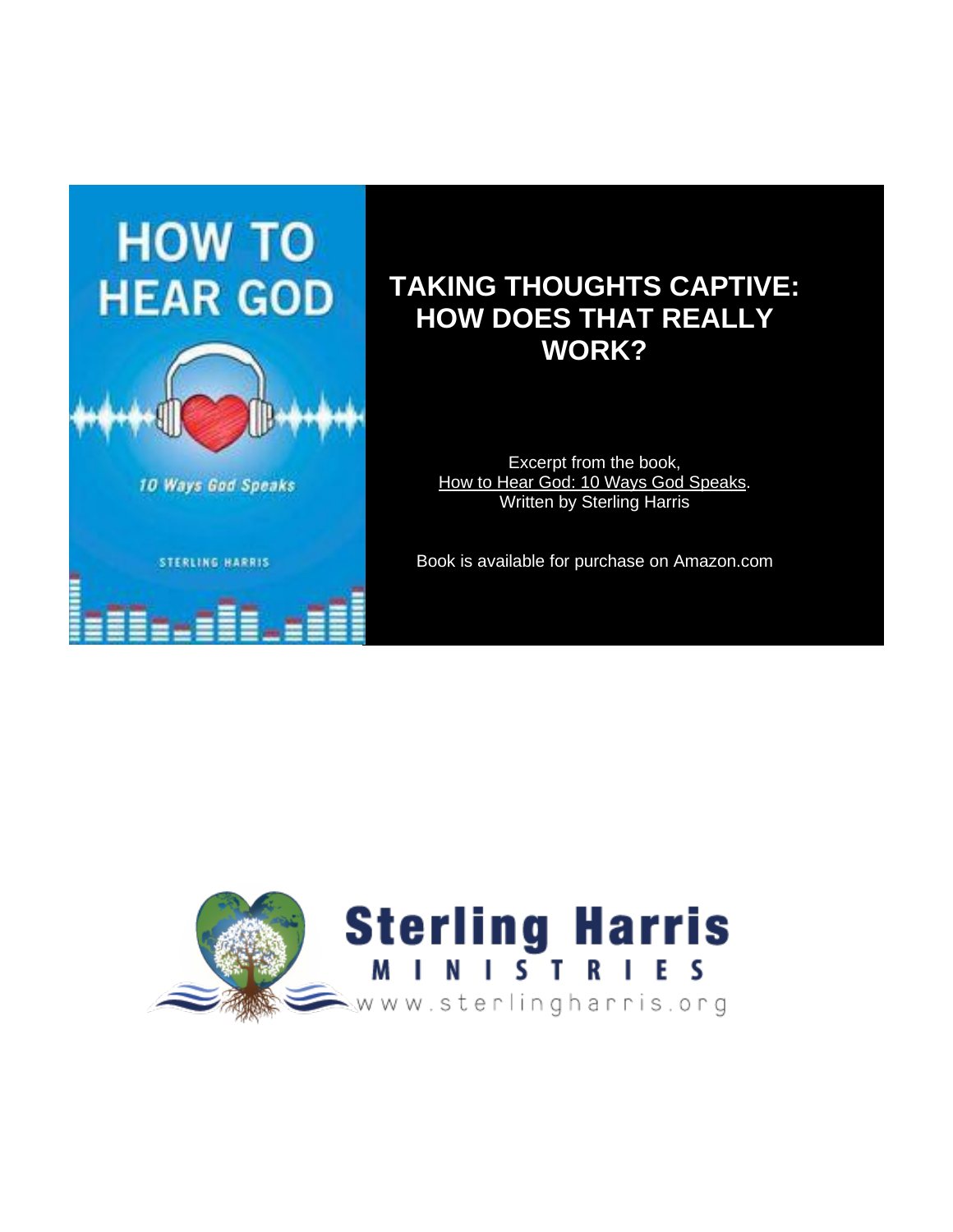This section [of the book] will give you some practical tools in responding to intrusive thoughts, stopping racing and obsessive thoughts, changing negative self-talk, transforming the negative self-narrative in your head and building up your self-esteem. Stop worry, anxiety, depression and being overcome by fleshly desires and destroying thoughts of fear, doubt and temptation from the enemy. This is all about controlling your thought life through spiritual based weapons! This is vitally important in hearing God's voice on a daily basis because it makes it challenging to hear God say the right things to you when you are often thinking and listening to the wrong things. It starts with changing and challenging your thinking! Your life will go in the direction of your predominant thinking, in essence, whatever direction your mind, will and emotions go on a consistent basis so will your life. There is a saying, "whatever you focus on, you become, for better or for worse" and in life I have found that principal over and over again to be true. As you keep your life focused and centered on the nature of Jesus and His Word you will become like Him. You become Christlike by fellowship, friendship, communion, and intimate relationship with God. As your mind is transformed by God you begin to live out the very nature of Jesus, which as a byproduct will render negative thoughts and the demonic forces that try to influence your life ineffective.

## *This is all about controlling your thought life through spiritual based weapons!*

Have you ever heard the statement "Let go and let God" or "leave it at the foot of the cross" and wondered to yourself yeah that sounds great but how do you practically do it? Have you ever wanted to stop worry and anxiety from having place in your life? Have you ever wondered how you practice forgiveness for yourself, God and others? Have you ever heard you have to walk by "the Spirit" to not be overcome by the flesh? Have you ever wondered what does "walking in God's love" practically look like and mean? Well this next section will help you understand the practical application of these things and how to put them into action within a simple three step process. Together we will unpack some of those spiritual sayings and questions such as how to let go and let God, how to stop worry and anxiety, as well as what it means to walk in God's love.

The Word of God says above all things to put on God's love like a garment. Walking in God's love is an everyday decision and a choice, not an emotion. These 3 steps when put into action will empower you to take your thoughts captive and walk in the love of God! You have to put love on and choose love 100's of times a day in your thoughts, words and deeds but it all starts with your thinking. This process will radically change your life, as well as how you hear from God, if you will make the decision to practice this in your life on a daily basis. I have often said getting free is an awesome thing but staying free is everything! This process will empower you to maintain the victory that Jesus Christ obtained for you!

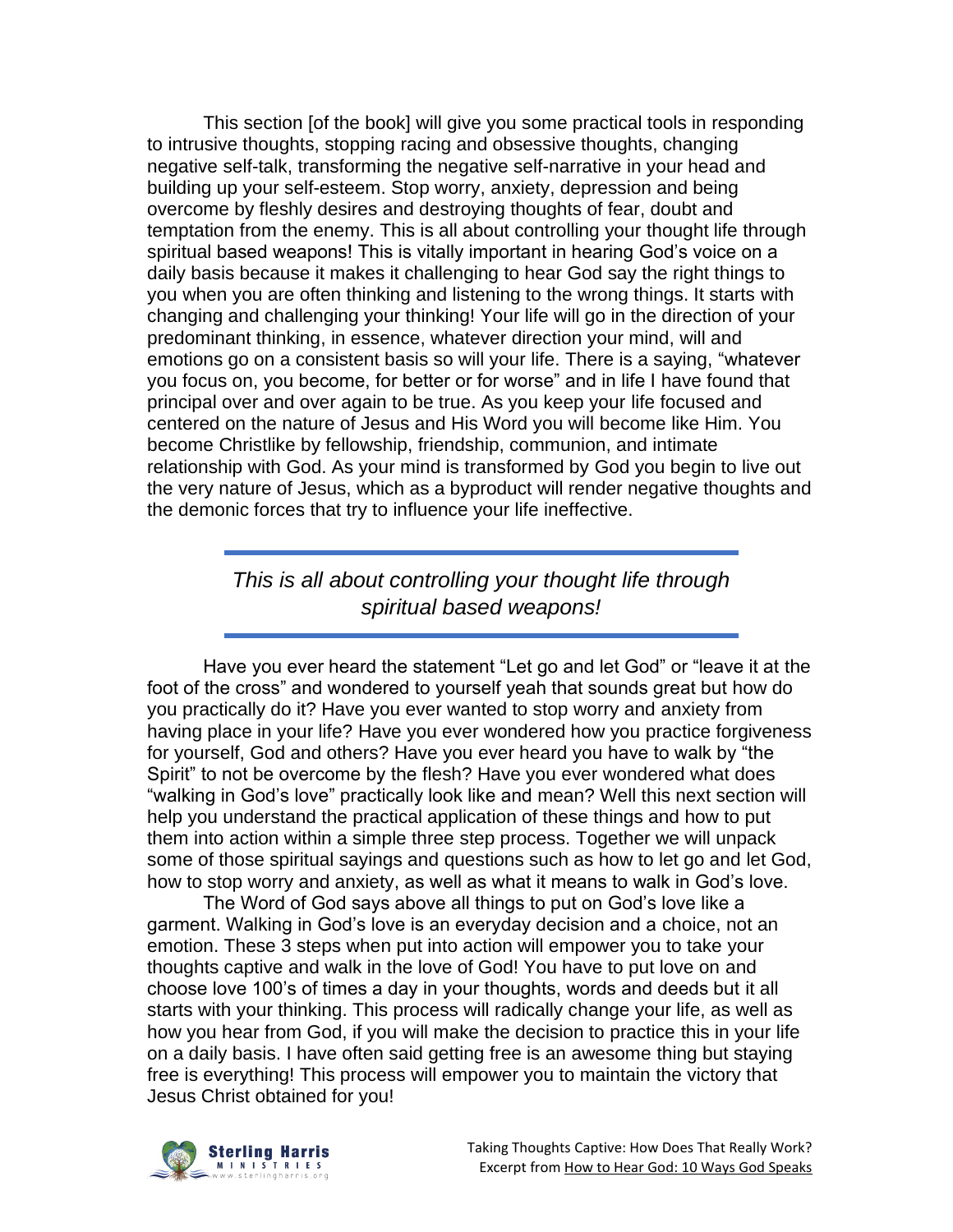*2 Corinthians 10:3-6 speaks of taking EVERY thought captive, punishing the negative thoughts and making them obedient to God by His Word and through your prayers; this is how you keep your heart clean! "For though we walk in the flesh, we are not waging war according to the flesh. For the weapons of our warfare are not of the flesh but have divine power to destroy strongholds. We destroy arguments and every lofty opinion raised against the knowledge of God, and take every thought captive to obey Christ, being ready to punish every disobedience, when your obedience is complete." 2 Corinthians 10:3-6 ESV*

When a negative thought comes into your mind you say, **"I refuse that thought in the Name of Jesus, that is not my thought, I have the mind of** 

## **STEP 1**

### **CHALLENGING NEGATIVE THOUGHTS THROUGH REFUSAL AND CORRECTION, GIVING THE ENEMY THE HAND AND THE SPIRITUAL STIFF ARM AND SLAPPING DOWN THE THOUGHTS**

**Christ and I am not taking it!"** You can also use the words refuse, reject, rebuke or the phrase **"I cast that thought down in the Name of Jesus! I have the mind of Christ!"** If possible you want to speak these words under your breath or out loud. This act of verbalization will help you to break up the thought. If you don't feel comfortable doing this, or it is not appropriate at the time, you can also do this within your mind. We are defining a "negative thought" as any thought you have that is not in line with God's nature, ways, Word, love and the Holy Spirit. Thoughts of irritation, frustration, defensiveness, stress, fear, doubt, worry, unforgiveness, lust, shame, envy, jealousy, regret and guilt would all be categorized as negative thoughts.

A great place to start reading and meditating in the Bible in order to help you identify negative thoughts and to understand a good definition of God's love, is 1 Corinthians Chapter 13 specifically in the Amplified Classic Bible translation (AMPC). I like this translation when it comes to this chapter because it explains God's love in a detailed way that will help give you a measuring device when it comes to your thoughts, words and actions. Use it as your love gauge and meter. Take 1 Corinthians 13:5 AMPC for instance *"Love (God's love in us) does not insist on its own rights or its own way, for it is not self-seeking; it is not touchy or fretful or resentful;"* based on this verse if you have any thoughts that are "self-seeking" (self-centered, self-absorbed or only looking out for what you want), "touchy" (overly sensitive or irritable), "fretful" (stress or frustration), "resentful" (offense, bitterness or indignation) you are going to identify those thoughts as negative or unwanted. Then challenge those thoughts and respond to them by utilizing these 3 steps. I suggest first starting out reading this passage 5 to 7 times a week and any thought contrary to God's love take it captive and cast it down using this 3 step process!

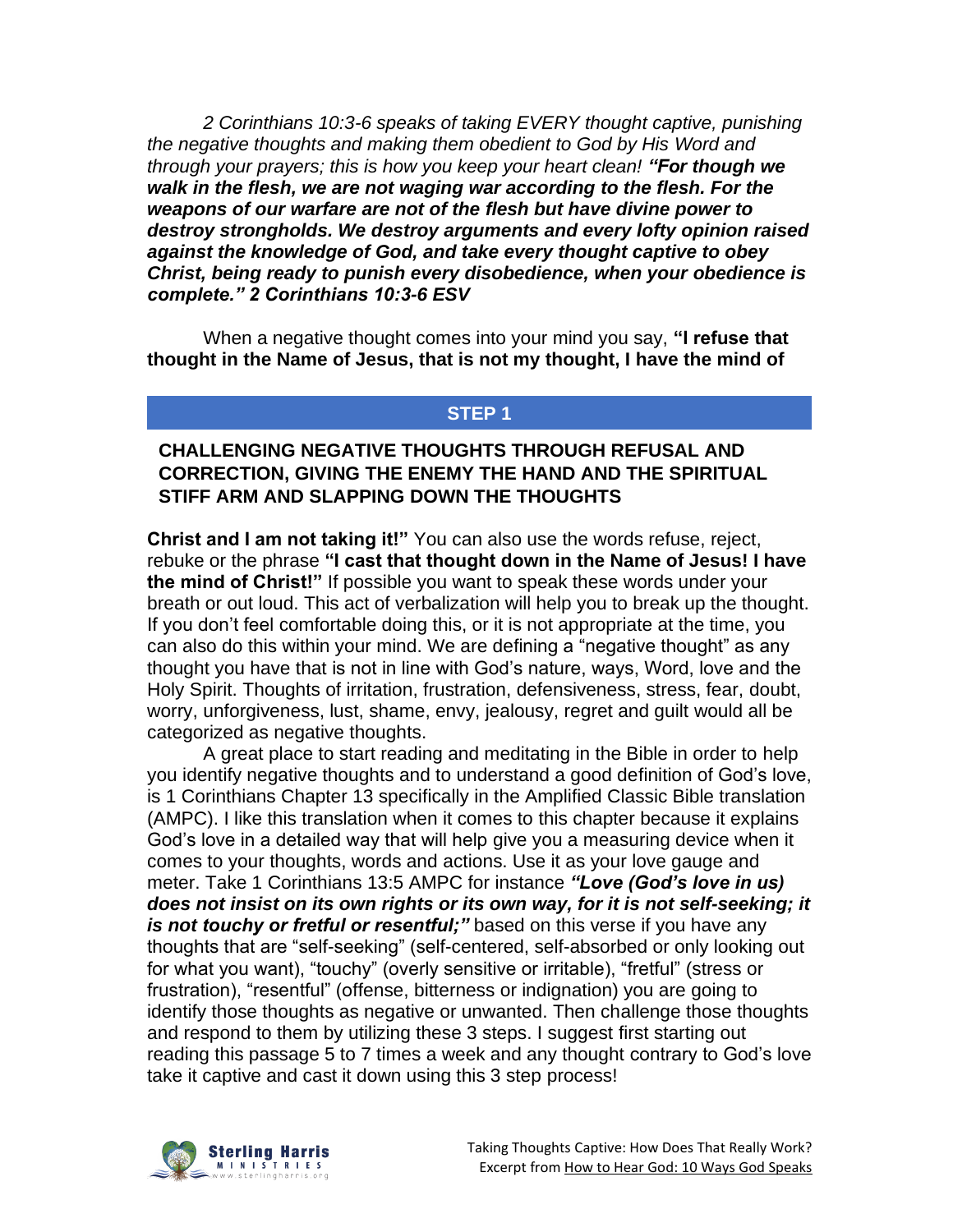This step stops the temptation from gaining momentum and turning into worry, doubt, and confusion; like a snowball effect of negative thoughts. This step keeps the negative seeds and fiery darts from landing in your heart and mind and taking root. Because how many negative thoughts does one negative thought lead to? A lot more, right? 10 or 20? Or if you're anything like I use to be, maybe more! During this step we like to encourage people to use physical anchors for what is happening emotionally, mentally and most of all spiritually. For example, in this step I often will put out my hand in a stop motion depending on where I am if I am by myself I might do a full on stop motion, if I am around other people I will just put my hand down to my side and put my hand in a stop position. What am I doing? I am using a physical motion or anchor to remind myself that I am refusing this thought in the name of Jesus, that it is not my thought, I don't think this way because I have the mind of Christ and I am not going to take it. Being a former football player, I feel like I am giving those thoughts and temptations the stiff arm you would see a running back use where he uses the hand he is not carrying the football with to fight off would be tacklers. Some people like to envision themselves slapping down the thought, or they imagine the negative thought being burned up and being blown far away from them, whatever works for you. I often do a combination of things depending on the situation. I have found that physical anchors reduce my stress level and tie a physical action to what I am doing by taking thoughts captive, which is a fundamental part of spiritual warfare!

> *You cannot stop the thoughts of temptation from coming into your mind, but once they are present, then you have full accountability, authority and power on how you respond to those temptations.*

You cannot stop the thoughts of temptation from coming into your mind, but once they are present, then you have full accountability, authority and power on how you respond to those temptations. The Bible even tells us that Jesus Himself was tempted in every way yet without sin. (Hebrews 4:15) So we know through the Word of God that to have thoughts of temptation is not sinful in itself. However, it's when we entertain, mediate and act on those temptations giving them place in our minds and lives that we fall into sin. These negative thoughts come from several places. Negative perceptions, strongholds, and mindsets you developed during your lifetime from all kinds of places, from the way your parents raised you, to how other kids treated you and what they said about you as you were growing up. Painful or hurtful life experiences often lead to negative and fearful subconscious thinking. Other causes are your fleshly desires, reliance on self-will, limiting core fears and beliefs, the demonic realm or the negative words of others that have been spoken to you and over you. *When you are tempted don't ever say, "God is tempting me," for God is ncapable of being tempted by evil and He is never the source of* 

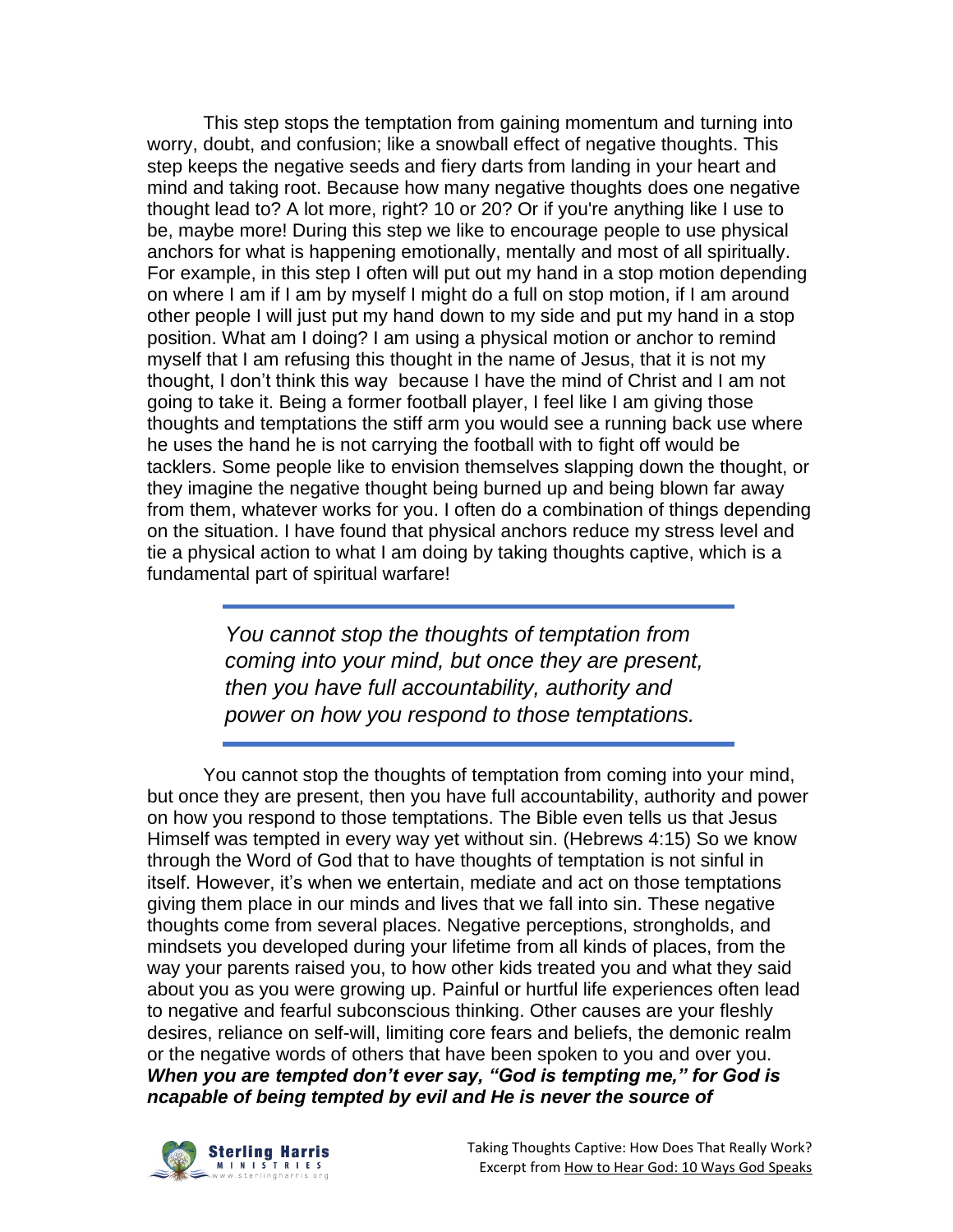#### *temptation. Instead it is each person's own desires and thoughts that drag them into evil and lure them away into darkness." James 1:13-14 TPT*

These thoughts attempt to frustrate you by trying to make you feel negatively such as guilty, shameful and fearful. They lead to additional accusations by the enemy with thoughts such as "how could you think like that, you should be ashamed of yourself". However, that is when you refuse even those additional thoughts and temptations in Jesus Name and give yourself some grace. Remind yourself that it is not the actual temptations that will arise that you can control, but how you respond to those temptations and negative thoughts! How you respond is within your full power, authority, and control. Always remember to call on the name of Jesus and to plead His blood over your mind. For we have the mind of Christ. (1 Cor. 2:16)

*"If we [freely] admit that we have sinned and confess our sins, He is faithful and just [true to His own nature and promises], and will forgive our sins and cleanse us continually from all unrighteousness [our* 

#### **STEP 2**

**THE RELEASE AND REMOVAL OF THE NEGATIVE THOUGHTS FROM YOUR HEART OVER TO THE LORD. THIS STEP IS THE "FORGIVENESS EXCHANGE" WHERE YOU RECEIVE FORGIVENESS AND GIVE FORGIVENESS**

#### *wrongdoing, everything not in conformity with His will and purpose]." 1 JOHN 1:9 AMP*

After Step 1, you want to confess to God the negative thought of fear, worry, irritation, etc. and repent (repent means to change your way of thinking to the way God thinks, speaks and acts) of the negative thought by saying:

**"Lord, I confess my thoughts of (irritation, worry, shame) \_\_\_\_\_\_\_\_\_ about (the situation: a person, your finances, or the past) \_\_\_\_\_\_\_\_\_ to You, I repent and I receive Your forgiveness, I thank You that I am forgiven in Jesus' Name."**

**Then you give Forgiveness: "Lord, I forgive by faith and choose to release and cast \_\_\_\_\_\_\_\_\_\_\_\_\_\_\_ (any negative thoughts, feelings, or person(s) that may have wronged you), on You and I choose to love and forgive. Amen."**

Let's use an example that we can all relate to at some point in our lives, of a classmate or coworker that has said or done something to irritate, frustrate or offend you; we will call him Bill. This is an example of the model prayers above with the blanks filled in so you get a better picture of how step 2 follows. Remember these prayers are just a model for you to use and adapt to your specific needs and circumstances.

**"Lord, I confess my thoughts of irritation, frustration and unforgiveness about Bill and how he treated me this morning, as well as the way I reacted to Bill out of my irritation with him. To You Lord, I repent** 

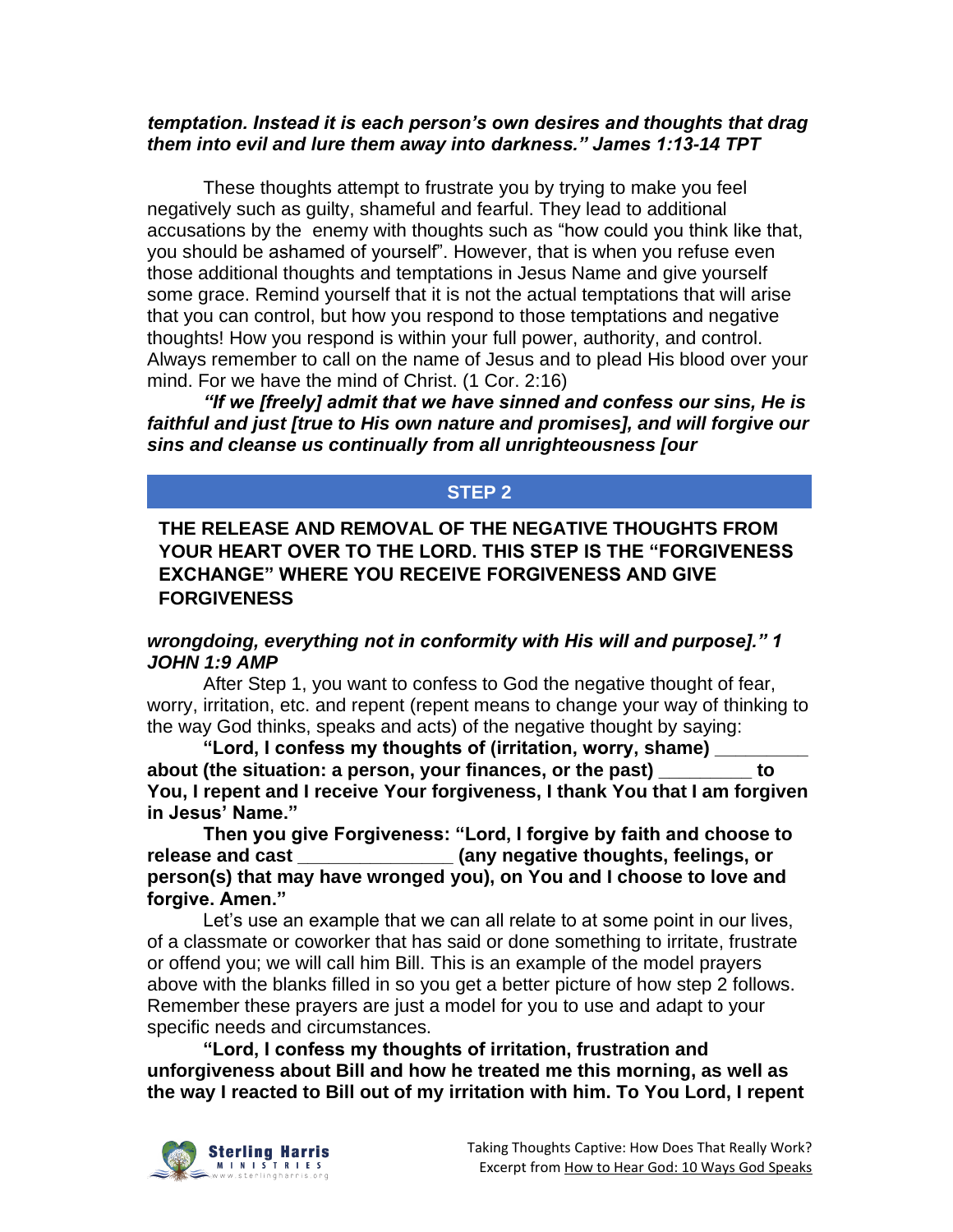**and I receive Your forgiveness. I thank You that I am forgiven in Jesus' Name." Then you give Forgiveness: "Lord, I forgive by faith and I choose to release and cast all irritations, frustrations and resentments that I have for Bill over to You God. I thank You that You have taken the offense that I had for Bill from me! I also forgive myself for allowing myself to get angry with him. I choose to love and forgive myself and Bill and I let the situation go into Your Hands. In Jesus Name. Amen"**

The physical anchor that I like in this step is flicking my hand like I am physically getting water off my fingers. This gives me the sense of release and is the physical anchor that I use on a daily basis. If I am by myself I will sometimes hold my arms out in front of me or to the side of me and flick my fingers against my thumbs in an outward flicking motion. If I am around others I usually hold one of my hands or both down at my side and flick my hands a couple of times as I forgive and release these thoughts over to God. I physically feel and sense something is being taken off of me. Another effective physical anchor is deep breathing. Taking a couple of deep breaths out as you forgive will help you come to a place of peace and slow your heart rate down. This helps especially if you are really irritated or frustrated with a person or situation. As I do this I envision blowing the negativity out and breathing in God's goodness and peace. I use physical anchors frequently throughout the day.

When taking thoughts captive I encourage you to use visualization techniques. For example when a fear based thought comes into your mind encase it in a large red stick of dynamite and then blow it up! Visualize putting the thought into a cage with a whole bunch of prison bars surrounding it and then throw it at the foot of the Cross of Jesus that is floating over a beautiful blue ocean. Next, picture it sinking into the sea and then say in your mind, "you cannot come back to bother me ever again"! You can also imagine that the thought gets covered by the Blood of Jesus and then is totally removed or melts away! Visualization has helped me many times as a great tactic to overcome negative and intrusive thoughts. This technique works very well for people that tend to be visual learners.

> *The first step stops the negative thoughts and temptations from gaining momentum and leading to more unwanted thoughts. Step 2 releases and removes the negative and unwanted thoughts and stops them from taking root in your heart and mind.*

The first step stops the negative thoughts and temptations from gaining momentum and leading to more unwanted thoughts. Step 2 releases and removes the negative and unwanted thoughts and stops them from taking root in your heart and mind. This release and removal is likened to tending a garden and pulling the weeds out of the garden of your heart. This is the way you are able to keep any negative seeds or weeds from taking root in your mind and

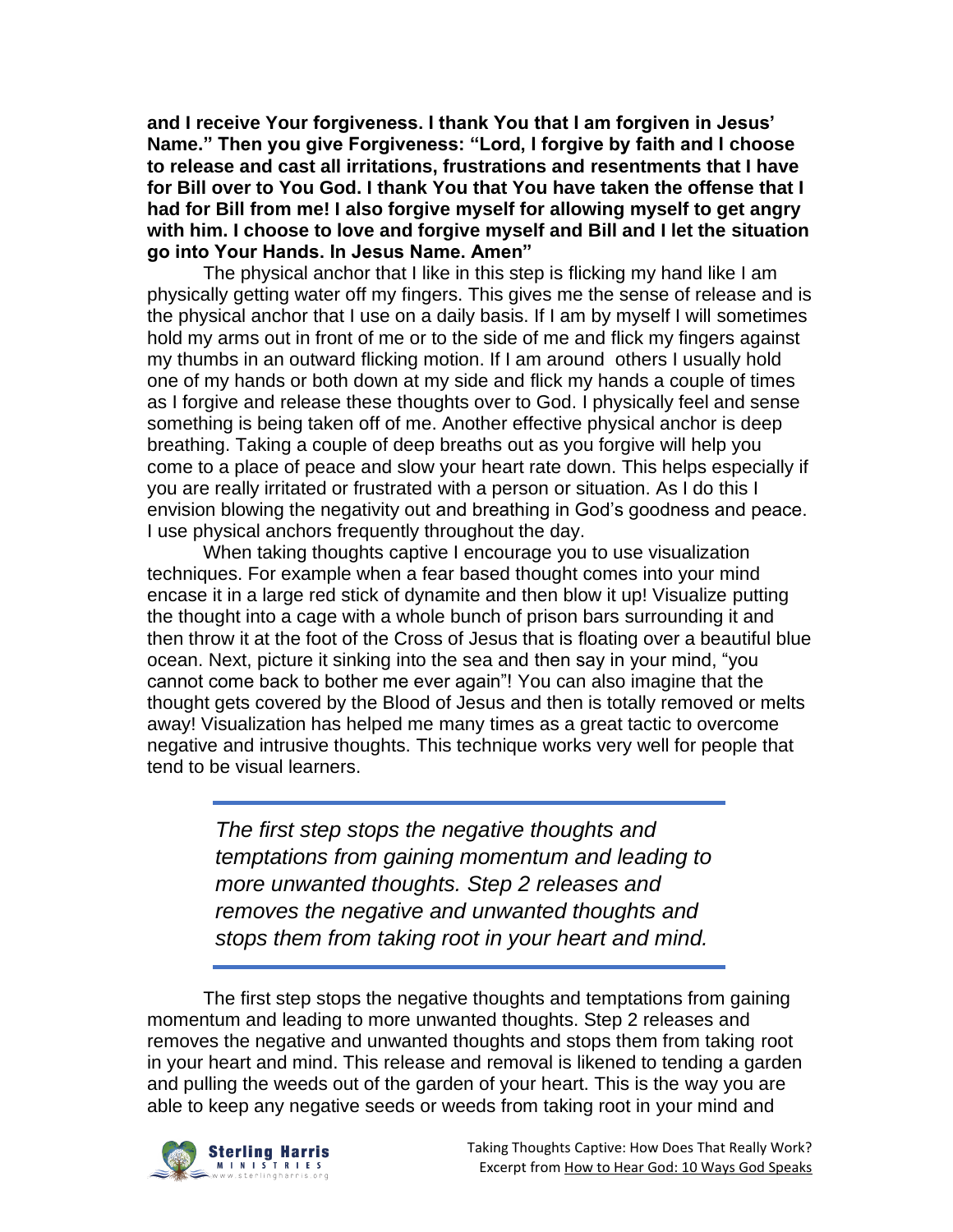heart, no matter how small the seed. Because any seed or unwanted thought that does land in your heart and mind, produces after its kind. Who wants all of these weeds of frustration, fear, shame, worry, unforgiveness and irritation to grow in their hearts and minds on a daily basis? None of us want that! However, you have to make a determined response to remove them, otherwise by default they are planted and take root and then we water them with worry and anxiety because one negative thought usually leads to more! Why would you feed and water something you don't want to grow? The answer is you don't, but so many of us allow this to happen on a daily basis. I know for years, as a Believer, I allowed myself to be overrun with unwanted and negative thoughts. Comparing taking thoughts captive to tending a garden makes a lot of sense. If you pull the weeds up in a garden a little at a time on a daily basis then the garden stays in good shape, but if you go two or three weeks without pulling the weeds out then your garden will most likely be overrun with weeds! Just like our hearts and minds get overrun with thoughts of fear, worry, irritation and we wonder why we are anxious, depressed and frustrated by the end of the day or some of us on a daily basis.

You can also think about this process and these unwanted thoughts as pebbles. How uncomfortable is it to have one pebble in your shoe? This is something that we can all relate to. We all have had a pebble in our shoe at one time or another in our lives and it is so nagging and uncomfortable until you stop, take off your shoe and shake the pebble out of your shoe! Likewise our minds get bombarded with unwanted thoughts everyday that by the end of the day they leave us feeling worn down, anxious, frustrated and tired. I also have realized this truth: worry is administering or feeding fear to yourself and fear is faith in what your false perceptions, fleshly desires and the demonic realm say. I also like to use the example of a smoke alarm. Most often anxiety, worry and depression are a byproduct of an untended heart and it is your body and spirit's way of saying, "Hey there are some spiritual and emotional issues here! There is some hurt, pain, unforgiveness and fear we need to deal with and give over to God!" So ignoring them would be like ignoring a smoke detector that is going off in your house even though you smell smoke. The smoke detector is not your "issue or problem" it's the fire in your house! In like manner trying to medicate those things away or suppressing them with busyness, work, video games, television, food, drugs or whatever means you prefer to use, is like getting up in that same scenario and hitting the smoke detector with a hammer until it stops beeping and then going back to whatever you were doing. Again the issue is not the smoke alarm it is the fire in your house; the hurt, pain, fear and unforgiveness in your heart. These steps allow you to stop those unwanted thoughts and fight against them by using them as calls to prayer to release and practice your faith and prayer life with God; thus hearing His voice and experiencing His activity in your daily life.

*"Therefore humble yourselves under the mighty hand of God [set aside self-righteous pride],... casting all your cares [all your anxieties, all your worries, and all your concerns, once and for all] on Him, for He cares* 

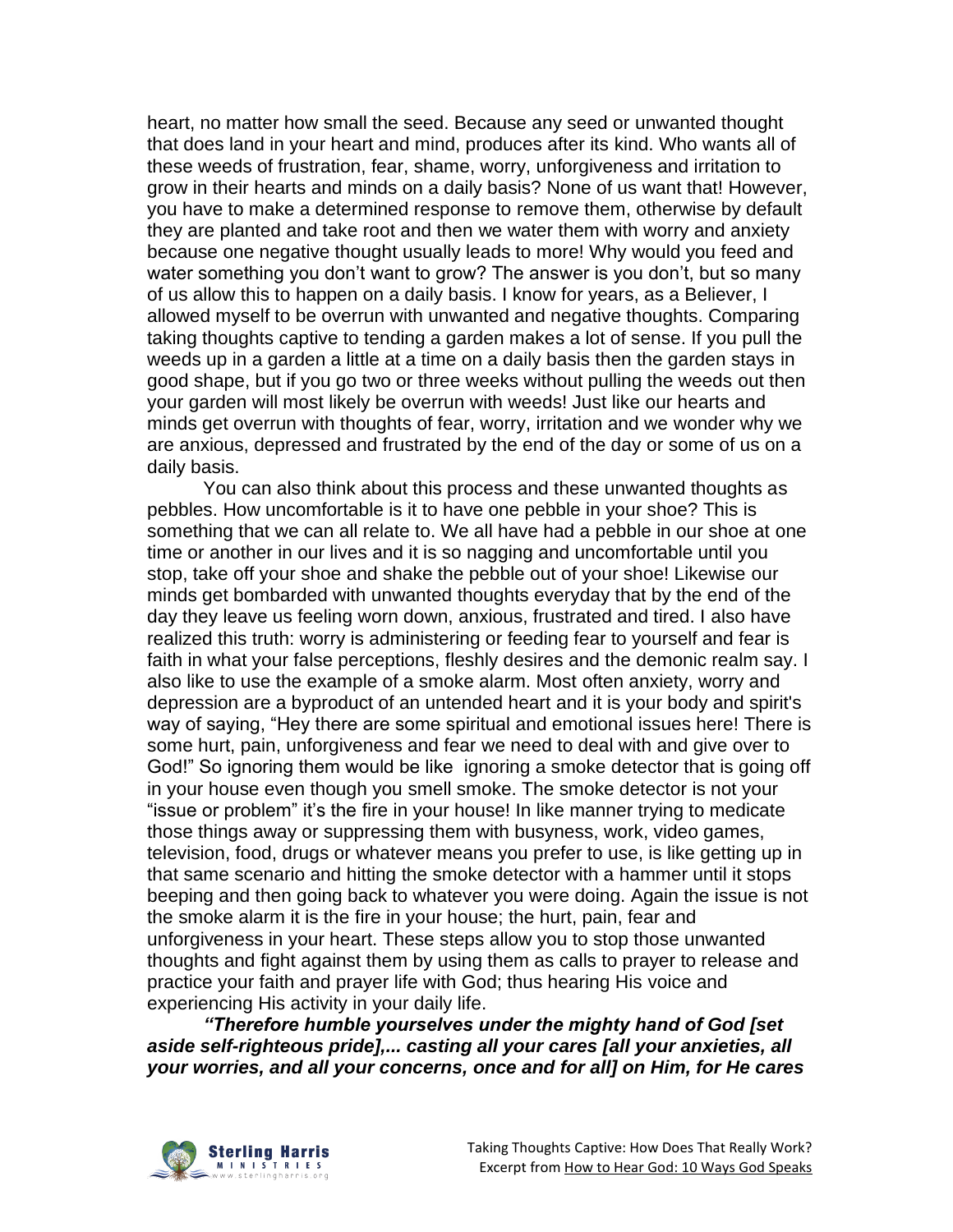#### *about you [with deepest affection, and watches over you very carefully]." 1 PETER 5:6-7 AMP*

Notice God told us to humble ourselves and for us to do the casting of our cares. So we have to do the humbling, releasing, forgiving and casting! those same things in your heart and mind. It is kind of like playing a game of basketball or football, nothing happens in the game until the ball is released. Likewise, this release of negative thoughts; the receiving and giving of forgiveness is a vital step to winning the battlefield of your mind and thus the game of life! This is exactly why you want to immediately release and remove any unwanted thoughts that are trying to be sown into your heart and mind. Once you surrender those thoughts over to God, letting them go by releasing them over to Him, make sure you rest in and trust in the truth that you have surrendered those things over to Him, you are forgiven, you are free, and you are loved by God.

You see, God has given you directions on how to defeat the enemy and put your mind and flesh under the control of the Holy Spirit. The issue is a lot of us are not taking advantage of the power provided to us through Jesus Christ. The Bible says YOU resist the devil, you give him no place, you put on the whole Armor of God, you have the authority to trample on all the power of the enemy, you are called to put your faith into action and to use the power that God gave you through what Jesus has already done for you, you have to flip the switch! The power of the Holy Spirit is there but you have to utilize it! You do the praying for your enemies and people that irritate you, you do the forgiving, you do the casting of your cares on God. He gave you the access to His grace and love and He gave you the power of free will to act on His Word, His love, His name, through His own Holy Spirit that lives in you as a Believer, but you gotta flip the switch every day putting the Word to work in your life!

#### **STEP 3**

#### **STANDING ON AND IN THE TRUTH OF WHO YOU ARE AS A SON OR DAUGHTER OF GOD AND BY FAITH RECEIVING, DECLARING, CLAIMING AND PLANTING THE GOOD AND LOVING THINGS OF GOD INTO YOUR HEART AND LIFE AS WELL AS INTO THE LIVES OF OTHERS**

In Step 3, you want to pray the opposite of the negative or unwanted thought to which you are being tempted. It can be a thought about God, yourself, another person or a situation. People often tell me they don't know what to say in this third step so I suggest that they take the negative or unwanted thoughts they are getting and turn them around in the opposite direction into a positive faith filled prayer. You bless and pray for the person who you are worried about, frustrated with or holding any unforgiveness for. As well as declare God's Word over your life, the lives of others, and the situation. Jesus commanded that you not only forgive your enemies but love them and bless them by praying for them (Matthew 5:44). If God wants you to do that for

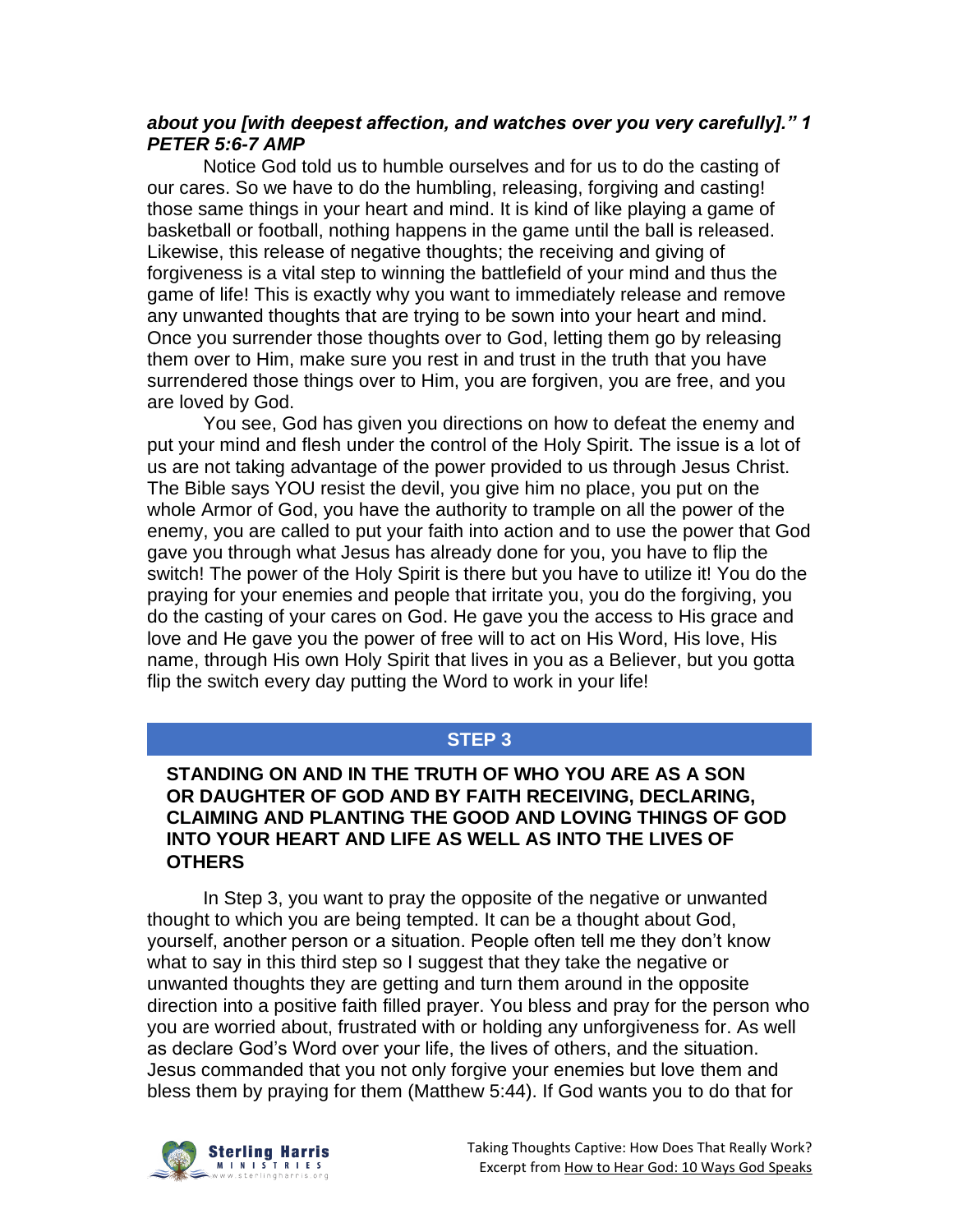your enemies, what about the people who have the most opportunity to irritate, frustrate or worry you on a regular basis: your spouse, kids, family, friends, coworkers, classmates and yourself? To be transparent, I have used these three steps on myself countless times because for most of us the one who we are the hardest on and teardown the most is ourselves. I have worked these 3 steps regarding my wife, daughter, family and coworkers a countless number of times as well! Because as we can all attest to in life, close relationships and family can be messy! I have also made the commitment to continue to work these steps on a daily basis so that I can live from a place of love and forgiveness for those closest to me. I would encourage you to do the same and even more importantly so does God!

Jesus says, *"You're familiar with the old written law, 'Love your friend,' and its unwritten companion, 'Hate your enemy.' I'm challenging that. I'm telling you to love your enemies. Let them bring out the best in you, not the worst. When someone gives you a hard time, respond with the energies of prayer, for then you are working out of your true selves, your God-created selves. This is what God does.*

*"In a Word, what I'm saying is, Grow up. You're kingdom subjects. Now live like it. Live out your God-created identity. Live generously and graciously towards others, the way God lives toward you." MSG Matthew 5:43-48*

For instance, if the negative thought is frustration and worry about your spouse because of something they may have done or said that irritated, worried or frustrated you, you would instead pray for them the opposite way of the temptation. These prayers and steps are usually prayed in your mind or under your normal voice tone or out loud if you are by yourself. These prayers are not for others to hear you, they are for yourself and God although, they do benefit other people.

#### **BLESSING THE PERSON:**

Say, **"Lord, Jesus, I thank You that I treasure my spouse's heart. I pray blessings of wisdom and peace upon their life! Thank You that they are so valuable to You Lord, that they are Your child and that they come to know their true value and worth and so do I! I thank You Lord that they are loving and kind and that our relationship is full of love and blessings."**

#### **BLESSING THE SITUATION:**

Begin to bless your marriage, and call by faith what you positively see and want in your spouse by declaring blessings over them. **"Lord thank You that Your peace and understanding are covering my marriage and that You Lord are at the head and in the middle of everything we do! I thank You my spouse and I are quick to forgive and make peace with one another!"**

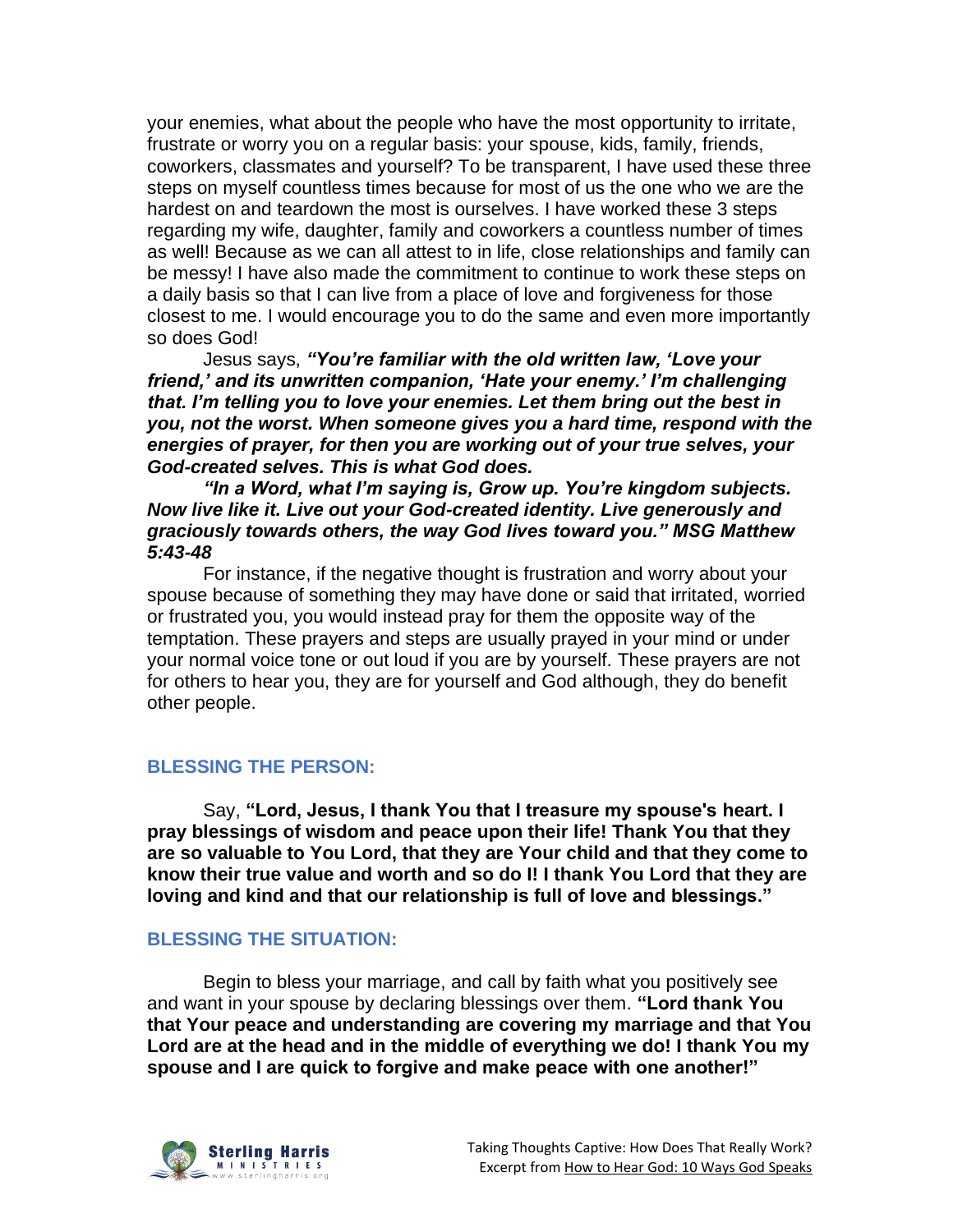#### **BLESSING YOURSELF:**

Then pray for yourself, **"Lord I thank You that I am the righteousness of God in Christ Jesus, that my value is in You, that I am worth the blood of Jesus, that I am loving, caring, patient and kind towards myself and my spouse!"**

#### **BLESSING GOD:**

Then praise and worship God, **"Lord thank You for loving me, thank You for my spouse! Father thank You for Your goodness and faithfulness to me and my family!"**

*So now, using these three steps, you're taking the negative thoughts that were robbing you of your peace and using them as a call to pray and connect with God.*

So now, using these three steps, you're taking the negative thoughts that were robbing you of your peace and using them as a call to pray and connect with God. You use them as a springboard propelling you forward to bless your life and the lives of others, as well as an opportunity to praise, thank and worship God! As you practice praying this way it will begin to bless and transform your mind, heart and life as you stand on God's Word about His goodness, yourself, other people and situations. *Jesus said: "For this reason I am telling you, whatever you ask for in prayer, believe (trust and be confident) that it is granted to you, and you will [get it]." Mark 11:24 AMPC*  When you continually choose to speak life and blessings you and your family will live in freedom and prosperity (Deuteronomy 30:19). Some people will say to me, "Well these things are not true about me, my life or the person I am praying for, I feel like I am lying, I feel like am being a hypocrite." and I ask them, "How can you lie and be a hypocrite by saying and praying what God says and calling forth what you want just like God does?" You're not a liar nor a hypocrite if you have any desire, intent or motivation to become more like Jesus. The sheer fact you're reading this book and seeking God means you have a desire to know Him and become more like Him! When you keep on doing the same negative things which you really don't want to do anymore, this just means you need to continue in the Word of God, continue being in close fellowship with the Holy Spirit and continue to say what God says about you, your life and others, till breakthrough and change comes! God promises in His Word that if you continue to do these things then you will experience change and transformation! I tell them the same thing I am encouraging you to do, "You have to see and speak blessings over yourself and others by faith through God's love, Word and Spirit

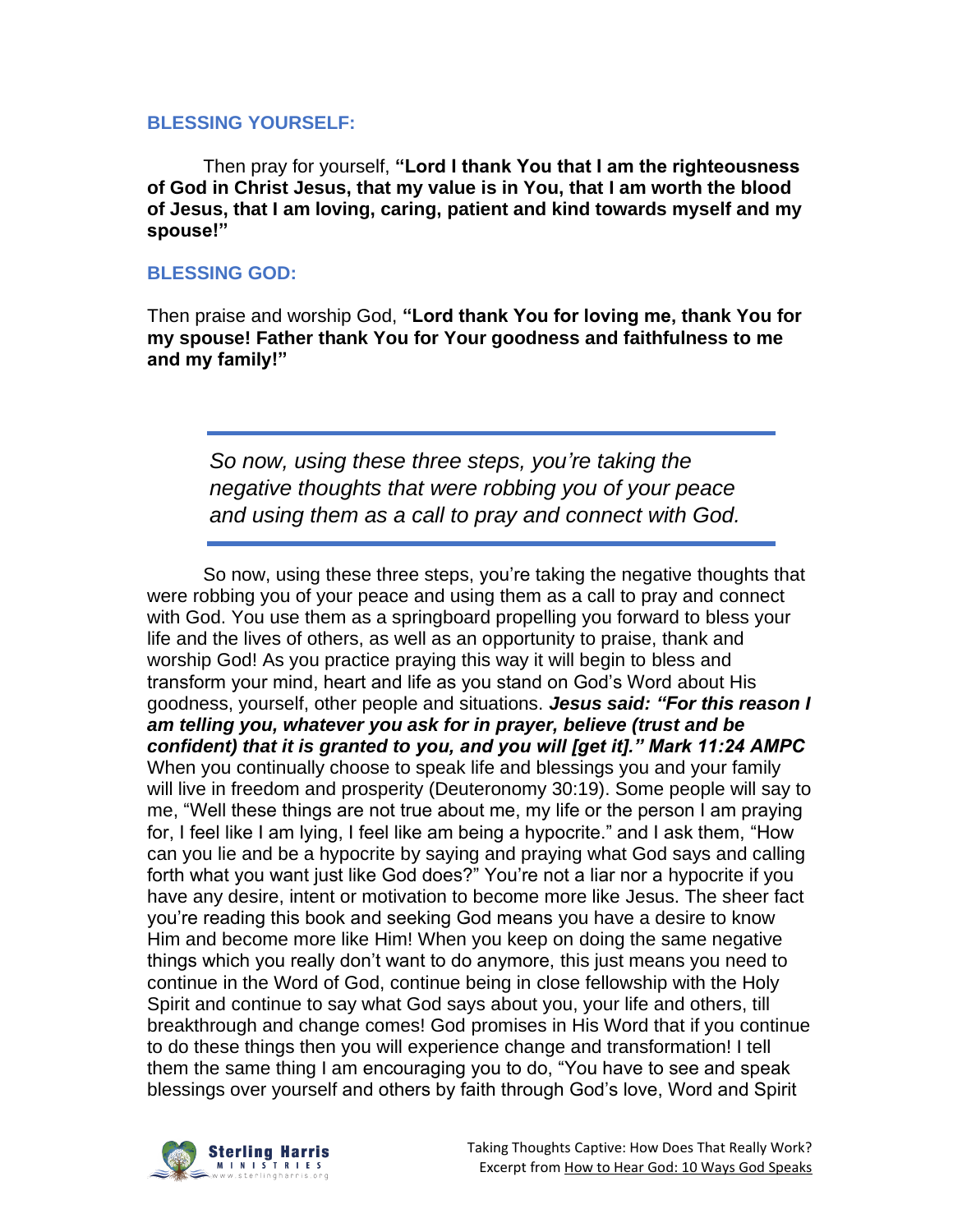just like Jesus did, and just like He commanded you to do!" *"God who gives life to the dead and calls things into existence that do not exist." Romans 4:17 CSB*

*You are calling by faith the blessings and changes you want to see happen in your life and the lives of others that line up with God's TRUTH.*

You are calling by faith the blessings and changes you want to see happen in your life and the lives of others that line up with God's TRUTH. That is why it is important for you to get into the Word of God and allow it to transform and renew your mind to what God says, as well as listening to His active voice on a daily moment by moment basis. By making the commitment, decision and daily choice to the practice and the training of taking thoughts captive, repenting, forgiving, and releasing your faith in prayer, will help you keep your heart clean of negativity, fear and unforgiveness and keep your life blessed and prosperous!

The first two steps were defensive in nature, but you cannot win a sports game by only playing defense. In order to win, you have to play the game with some offense as well! The first two steps you were responding to the temptation and keeping your heart clean by resisting unwanted thoughts and the enemy's temptations and removing whatever might have landed on your heart! This third step is where you become offensive, and you bless your life, the situation and the lives of others. When you pray and speak the Word of God over your life and others, God supernaturally causes things to move in the spiritual realm on your behalf. This will in-turn eventually affect the natural realm of your life causing breakthrough, change and blessings to occur! The Bible tells us that God actively watches over the prayers we pray for our lives and the lives of others to ensure they are carried out as we pray in faith by His Word! So we can be assured even when we don't see how God is going to bring it to pass through our prayers, God is working on our behalf behind the scenes in the spiritual and natural realms of our lives and the lives of others, kind of like on a movie set. *Then said the Lord to me, You have seen well, for I am alert and active, watching over My Word to perform it. Jeremiah 1:12 AMPC*

The Bible tells us that Ministering Spirits and Angels work on our behalf as we pray and release our faith in praying and declaring blessings over ourselves and others. (Hebrews 1:14, Psalms 103:20). God honors our faith, love, and hope. You also allow the Word of God to transform and renew your mind and heart on a daily basis to be more like Jesus! We like to use the illustration of a palm tree on a white sand beach and it's filled with all this amazingly beautiful and tasty fruit of whatever you want for your heart peace, value, joy, freedom and as you declare these things through prayer you pull down these tasty fruits into your heart and you are filled back up with God's love, Presence and Word!

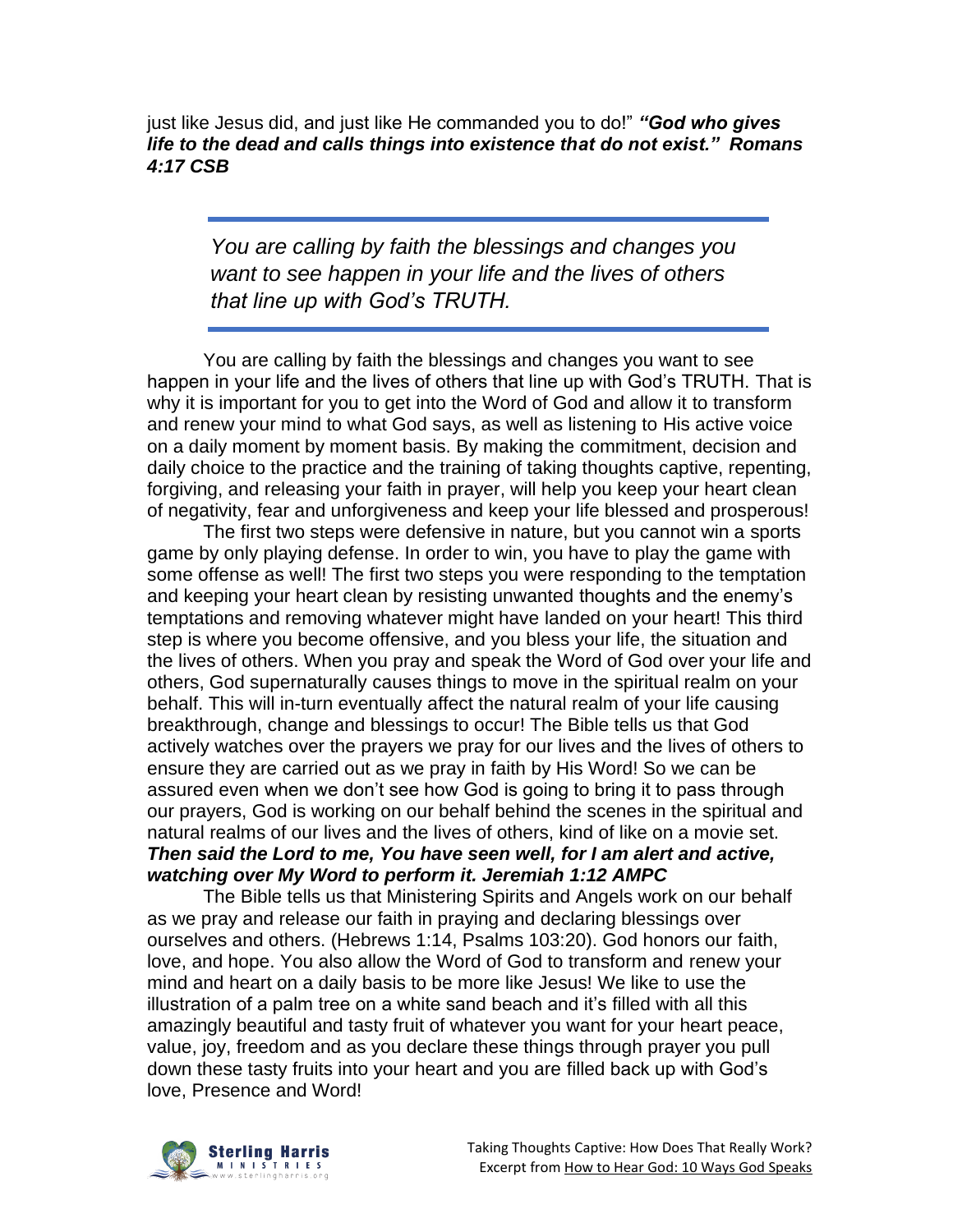In this step the physical anchor that I like to use is, as I pray for others or certain circumstances in my life, I imagine and envision in my mind that the prayers I am praying for them or the situation are working and having a powerful impact. When I am praying for myself I will sometimes pretend I am picking fruit from that palm tree and as I claim who I am in Christ and thank God for His love for me, I pull those things down out of the air like I am pulling blessings down from Heaven itself, which spiritually speaking is a true statement, and I place my hand over my heart as to say I am putting these fruits of: value, identity, love, peace, worthiness, prosperity and healing inside my heart, soul and body! I also practice what I call "Running to the Throne Room" meaning I use this third step as a call to praise, thank and worship God. I claim God's blessings over my life through who I am in Christ. If I am having some prevailing thoughts that I am struggling with that won't seem to stop and that keep almost bouncing or swirling around in my head, I will write down the negative thoughts I am having so I can look at them and talk them over with God. I will ask God to give me His perspective and truth on these thoughts and then I listen. There is something powerful about getting thoughts out of your head by writing them down and then giving them over to God that brings clarity and freedom.

You want to make sure you fill the void that was made by the negativity that you gave over to God and that He took from you in the second step. When you released whatever it was over to Him and are receiving and giving forgiveness. In Matthew chapter 12:43-45 Jesus speaks of a person that had a demon cast out of them. In the parable after a time the demon came back and found the house (the person's heart) empty, clean and in order and Jesus said that the demon came back with 7 other spirits more wicked than the first demon and the state of the person was worse than before. What is the key here? Do not leave your house, your heart and mind, empty. Fill yourself up with God's love, Word and Presence!

The enemy recognizes this truth so when you begin to put these three steps into play, you render the enemy's attack ineffective in a lot of ways. You are in essence becoming much harder for the enemy to tempt and frustrate. You will find that the longer you have been putting this into practice in your life, the easier it will be for you to defeat the enemy's temptations. You will begin to learn how to dominate the enemy, your self-will and fleshly desires by controlling your thought life through these spiritual weapons of prayer, worship and praise. Thus controlling your mind, will, and emotions instead of allowing them to control you.

> *So humble yourselves before God. Resist the devil, and he will flee from you. James 4:7 NLT*

These three spiritual steps empower you to put this scripture above into action in your life; humbling yourself by acting on God's Word, submitting your thoughts to God, resisting the devil through affirmative thankful prayer and praise to God which causes the devil to fee from you! Living like this will cause

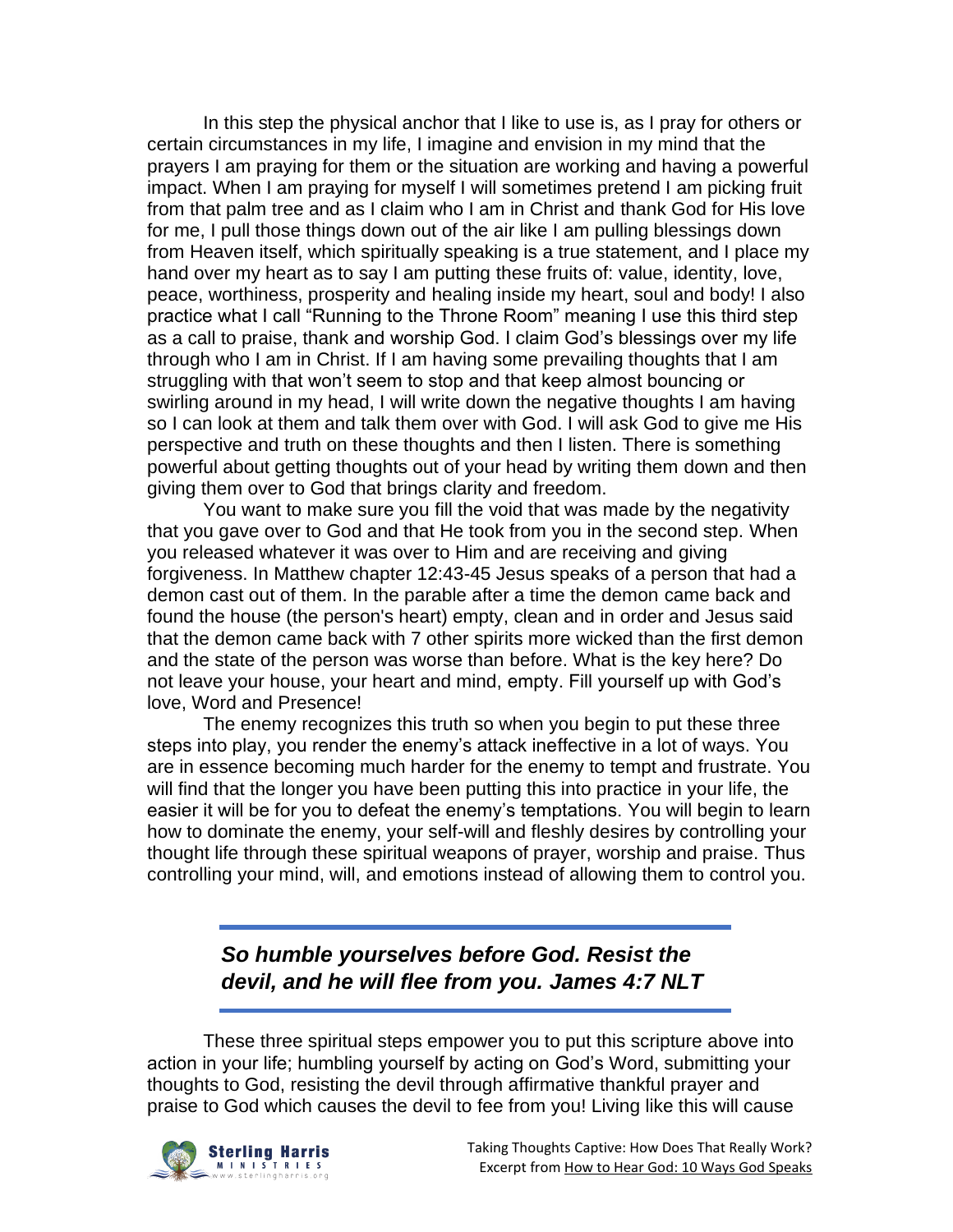you to walk in the power and authority that Jesus gave us in His finished work on the cross. As you live this out as a daily practice and choice of lifestyle, you will experience the Fruit of the Spirit: Love, Joy, Peace, Patience, Meekness, Gentleness, Kindness, Faithfulness, and Self-control overflow in your life by leaning on the Holy Spirit in you through these three steps (Galatians 5:22-23). This type of lifestyle is one of freedom and victory in, with and through Jesus Christ!

I have been practicing these 3 steps for years now, so sometimes I don't work the steps in order. I may go straight to releasing, forgiving, using physical anchors and praying opposite of the temptation, or a combination and variation of the 3 steps. Most of my focus now is spent doing the 3rd step; praising and thanking God for how awesome and amazing He is and who I am in Him as His son. Then praying Bible based blessings over myself and other people. However, if you are just starting out it is best to get comfortable with the 3 step process and then from there you can use variations of the 3 steps. I use these steps or a variation of them at a minimum of 10 times a day, every day. On other days it may be 50 to 60 times, and on the really challenging days it feels like I am working these steps hundreds of times, because I have made the commitment to no longer give the enemy or negative thinking place in my mind or heart! After years of practicing these steps, I find myself at times working the steps in my mind as an automatic response to negative or unwanted thoughts coming at me. Still other times, I find myself having to be very intentional and focused on working these steps through continual prayer. Remember this is not a works based process that you're trying to do in your own self-effort and selfwill. On the contrary this is a God-centered spiritual victory based process where you are engaging your faith in the Word of God, through prayer, by the power of the Holy Spirit. Thus surrendering, trusting and resting in God's Word and in all the finished works of Jesus. Since I have made these steps part of my daily walk with Jesus I have been completely delivered from worry, anxiety, depression and fear. I have also overcome the doubts I use to have about God, His promises, His goodness and His Word being completely true. What does that mean to be completely delivered and free? Do those types of thoughts still come? Of course they do, and do I still have to contend daily to keep my peace and joy? You better believe it! The difference is I use to allow my mind to run wild with fearful thinking and anxiety. I use to entertain worry and allow it to rob me of my peace. I use to read the Bible and allow thoughts of doubt to race through my mind. I use to slip into days of depression but now no longer! Now I know how to respond to these thoughts! Now I fight back and I am winning the battlefield of my mind on a daily basis! Now I know how to, lean on and press into, the Holy Spirit through these 3 steps and keep the garden of my heart free of the weeds that use to weigh me down! That is deliverance and freedom! These 3 steps can and will do the same for you and even more! I have seen these steps when applied, radically change lives, stop anxiety, worry and depression; restore marriages; improve the way people parent; increase job performance and cause financial breakthrough. I have seen children's hearts, behavior and lives turned toward God and families who were in disfunction

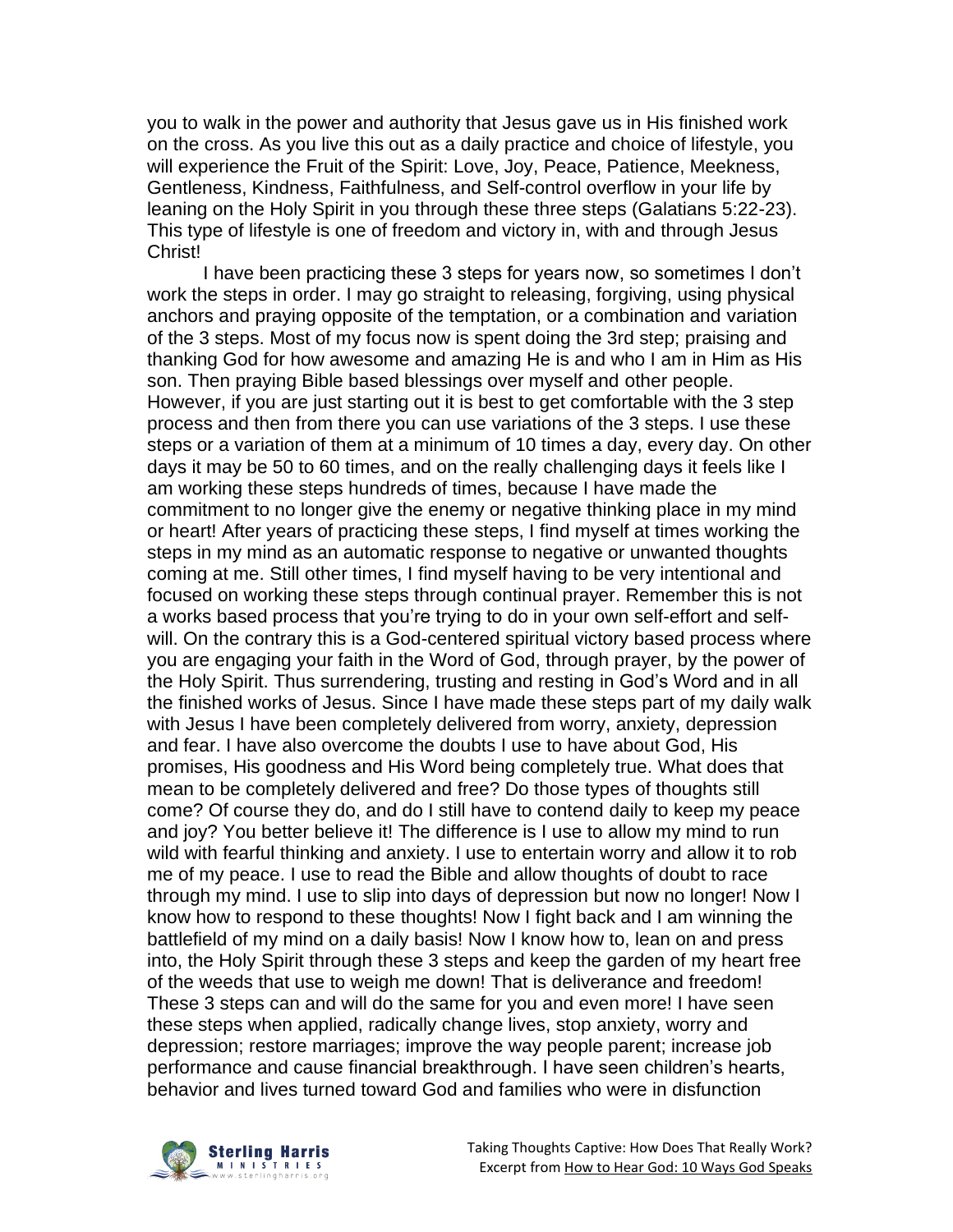totally reconciled by coming into right standing with one another and more loving than ever! This 3 step process when put into practice will enable and empower you to hear the active voice of God with greater clarity and sense His activity in your daily life by heightening your awareness of Him.

I would like to share with you a couple of tips about living these steps out. First of all, give yourself plenty of GRACE always, but especially when you first begin to do this because you are probably going to find out that you have a lot more negative, fearful, unloving and doubtful thoughts than you assumed you had. I know I did when I began to live this as a lifestyle.

> *Give yourself plenty of GRACE always, but especially when you first begin to do this.*

Secondly, do not let this process of renewing your mind and heart frustrate you or get you off track into shame, pride or guilt. Instead, let yourself off the hook, forgive yourself, give yourself some grace, and realize that you, as well as all of us, are continual works in progress! Remember that you cannot stop the thoughts of your fleshly desires, self-willed soul and demonic temptations from coming into your mind because that is the work of your fallen flesh, fear based strongholds, soulish perceptions and the enemy. What you do have within your control and have accountability for as well as full authority over is how you respond to these thoughts and desires. When taking thoughts captive don't be pushed around and intimidated by the enemy or by the fearful thoughts of your flesh and self-will. As Moses encouraged the children of Israel as they were going over and taking new territory called the "Promised Land" which is a Biblical example of living in a loving intimate relationship with God that produces freedom and blessings. I encourage you also to be strong and full of boldness now as you are taking new territory in the Promised Land of your heart, mind, will and emotions! *"Be strong. Take courage. Don't be intimidated. Don't give them a second thought because God, your God, is striding ahead of you. He's right there with you. He won't let you down; He won't leave you." Deuteronomy 31:6 MSG*

## The Bible says, *"For God has not given us a spirit of fear, but of power and of love and of a sound mind." 2 Timothy 1:7 NKJV*

The enemy will always try put a little doubt or a little shame or unworthiness on you. He is trying to land as many shots as he can, like "You should not be thinking that. You are no good. If people knew what you were thinking no one would like you. I can't believe you are having that thought about that person. Yeah I know what the Bible says but you know what you did. You should be ashamed of yourself. What about this in your life that you did wrong or that time things went wrong? What if it happens again?" the list goes on and on of accusatory statements by the enemy. Even today when I meet someone the enemy will often give me a slight thought of judgment about the person and then blame me for thinking that way! The enemy is a liar!! Cast that thought down,

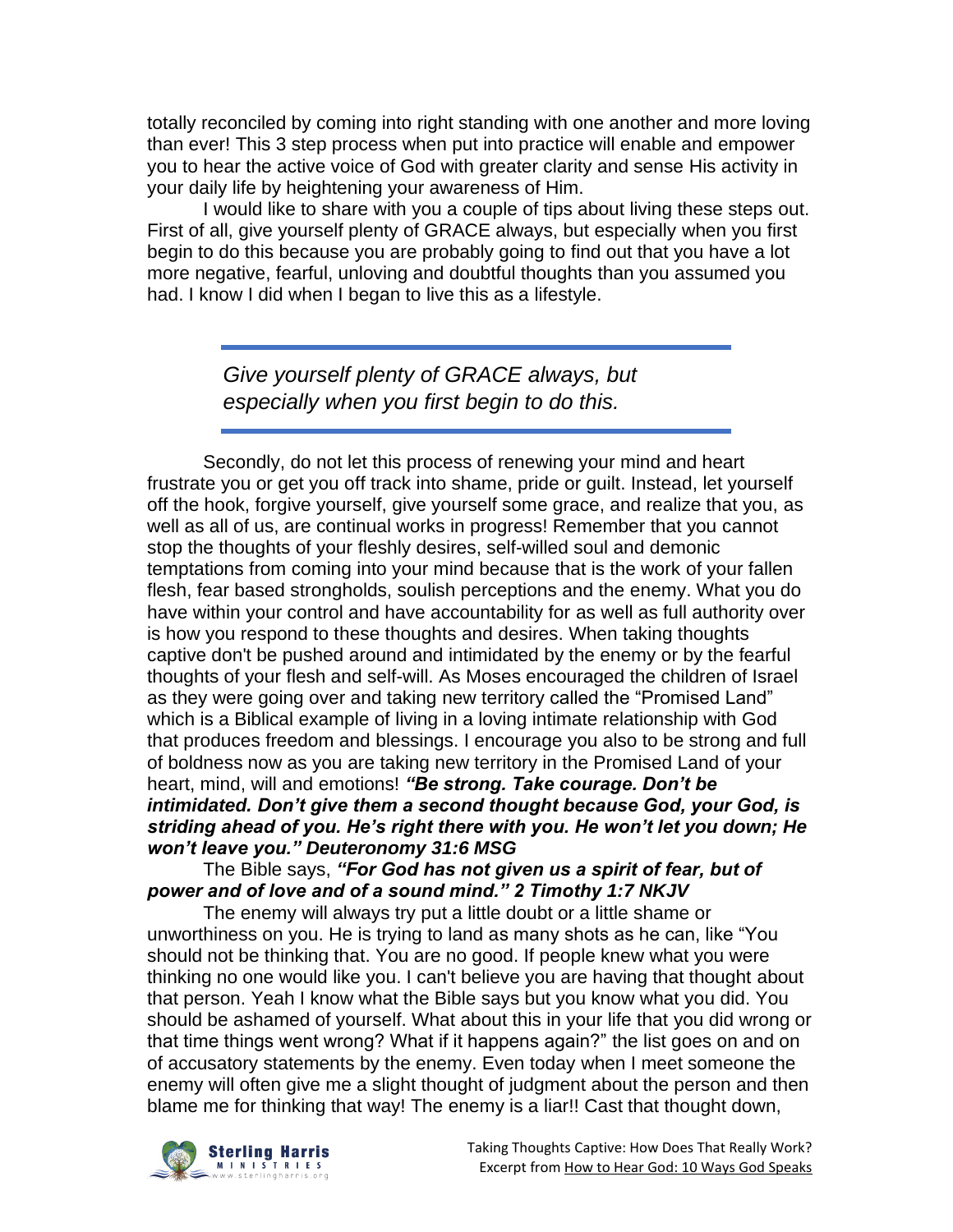shake off the guilt and shame, it is not yours to carry! Give it over to Jesus! The truth is you were not created to carry stress, worry, shame, guilt and fear. It can and will kill you if you choose to carry it and not cast it on Jesus as the Bible commands us to do (1 Peter 5:7). These 3 steps are how casting your care on Jesus is practically done!

When intrusive thoughts come at you remember, don't just let the enemy get over on you. Cast those thoughts down and replace them with God's truth by bringing them to God and speak the Word of God over these thoughts. In addition, I suggest getting a fresh "Rhema Word" from God, which is a personal and timely word from God to your heart. What does getting a fresh Rhema Word from God look like? When these thoughts come, I often will ask God, "Lord, what are You saying about this lie? Lord, give me some truth to combat this lie," then I listen.

The Holy Spirit will often bring a scripture, parable or phrase to my heart in the form of flowing thoughts, mental images, inward impressions or a video playing within my mind of the Rhema right now truth God wants to share with me. He will also often give me kinetic feelings of peace that we spoke about earlier in the book, regarding God's active voice of the Holy Spirit. He may remind me of one of His promises, His nature, one of His sayings to me like, "I got you son, don't give the enemy any place, I love you, follow Me." God will often bring Biblical stories, spiritual principles and spiritual laws to my heart. For example, He will bring to my heart that as I think, speak, and act on His Word it has great power. As I speak faith filled words it is causing things to happen in the unseen realm, that my prayers do change things! That if I continue to speak His Word, I will see breakthrough and walk in the reality of His promises to me, as His son. God will also bring to my remembrance spiritual markers of prayers He has answered in the past, as well as previous dreams, breakthroughs and encounters I have experienced with Him. These experiences are like your own personal "Gospel" message of what God has done in your life, it is like He takes out the "scroll" of the personal testimonies He has done in your life and shows them to you. It is so comforting hearing some fresh words and encouragement from God and getting some, right now, Holy Spirit spoken truth! His active voice adds layers of intimacy to your personal relationship with Him and so many times, will break the back of the enemy's attack against you.

*. When you are on the verge of blessings, new seasons of increase and breakthroughs you will often sense opposition from the enemy.*

Remember, when you are in a daily relationship with God and you're meeting heightened levels of adversity, you're often close to victory, breakthrough, blessings and seeing the glory of God manifest in major ways in your life. When you are on the verge of blessings, new seasons of increase and

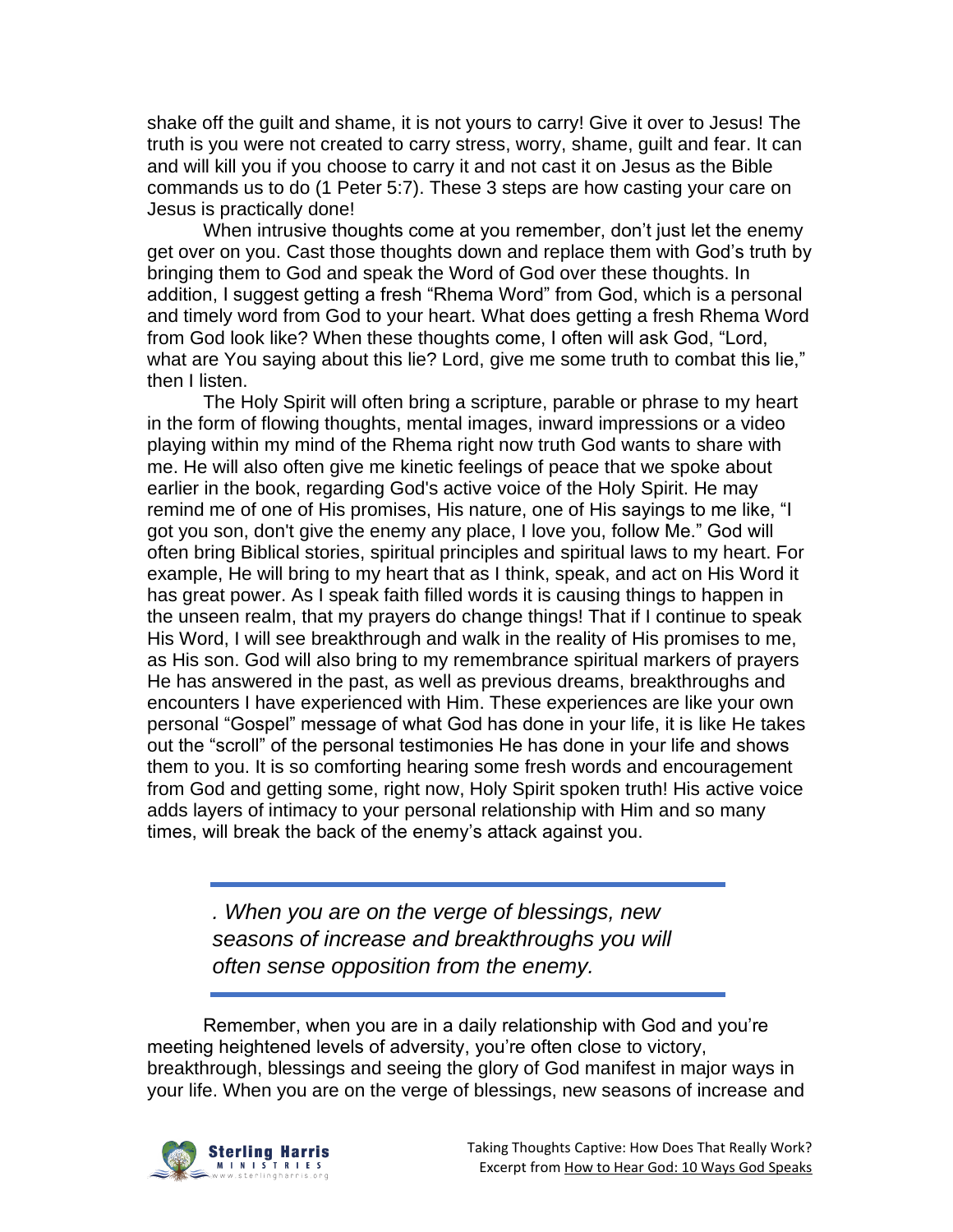breakthroughs you will often sense opposition from the enemy. This also happens when you are doing things that are going to position you for increase such as prayer, reading the Bible, spreading God's love and becoming more like Jesus. I often practice doing the opposite of what that voice of doubt says "Oh reading the Bible is not doing anything for you. You can't even remember the scriptures you are reading", "Don't pray for that person, what if they think you are weird", or "There is no use in praying, it is not going to change anything anyways. It is just some words you are speaking into the air". These are all lies of the enemy and fearful mindsets that still try to come against me but now I know where they come from! Now I know to do the exact opposite! The truth is, if the enemy is fighting what you are doing then there must be some activity and power going on in the spiritual realm that he does not want to happen.

The enemy will even try to use condemnation for having negative thoughts, to try to bring guilt, shame and unworthiness, because some of those thoughts entered your mind. I fight this battle all the time but now instead of taking those thoughts and letting them land in my heart I cast them out by the Name and Blood of Jesus! I declare "They are not my thoughts and I don't think like that I think like Jesus! I have the mind of Christ! (1 Corinthians 2:16)" The great news is the more you practice these 3 steps and declaring God's Word over your life, situations and others the less power negative or unwanted thoughts will have over you. You will also begin to recognize and experience more God inspired thoughts in your daily life. Thus your life will be transformed into the victorious life Jesus paid for you to live!

Any time you feel condemned just know that is the enemy and your own self-doubt trying to get you to accept feeling guilty, shameful and less than your true value as a son or daughter of God. There is a huge difference in conviction and condemnation. Conviction can be described as a "godly sorrow" that you experience when you sin or do anything contrary to what you know is right based on God's Love, Word and Spirit. *"For the kind of sorrow God wants us to experience leads us away from sin and results in salvation. There's no regret for that kind of sorrow. But worldly sorrow, which lacks repentance, results in spiritual death." 2 Corinthians 7:10 NLT*

Conviction is from the Holy Spirit about something you need to look at changing, repent of, let go of and give over to God. Conviction will come with a sense of encouragement, love and wisdom it draws you closer to God. It's an inner knowing of remorsefulness that what you did was not right and needs to be changed, repented of, forgiveness needs to be given and received between yourself, God and others. Conviction is an invitation to connect with the Holy Spirit so whatever needs to be corrected can be addressed, repented of and changed. Conviction, while it may be uncomfortable, will always draw you closer to God and He wants you to respond to His voice, activity and guidance. Experiencing conviction means your heart is already changing and you are not who you use to be in the past the fact that you want to do better and be closer to God already is proof your changing and being transformed.

Condemnation is of the enemy and your own negative self talk. It is designed by the enemy to push you away from God through guilt, shame,

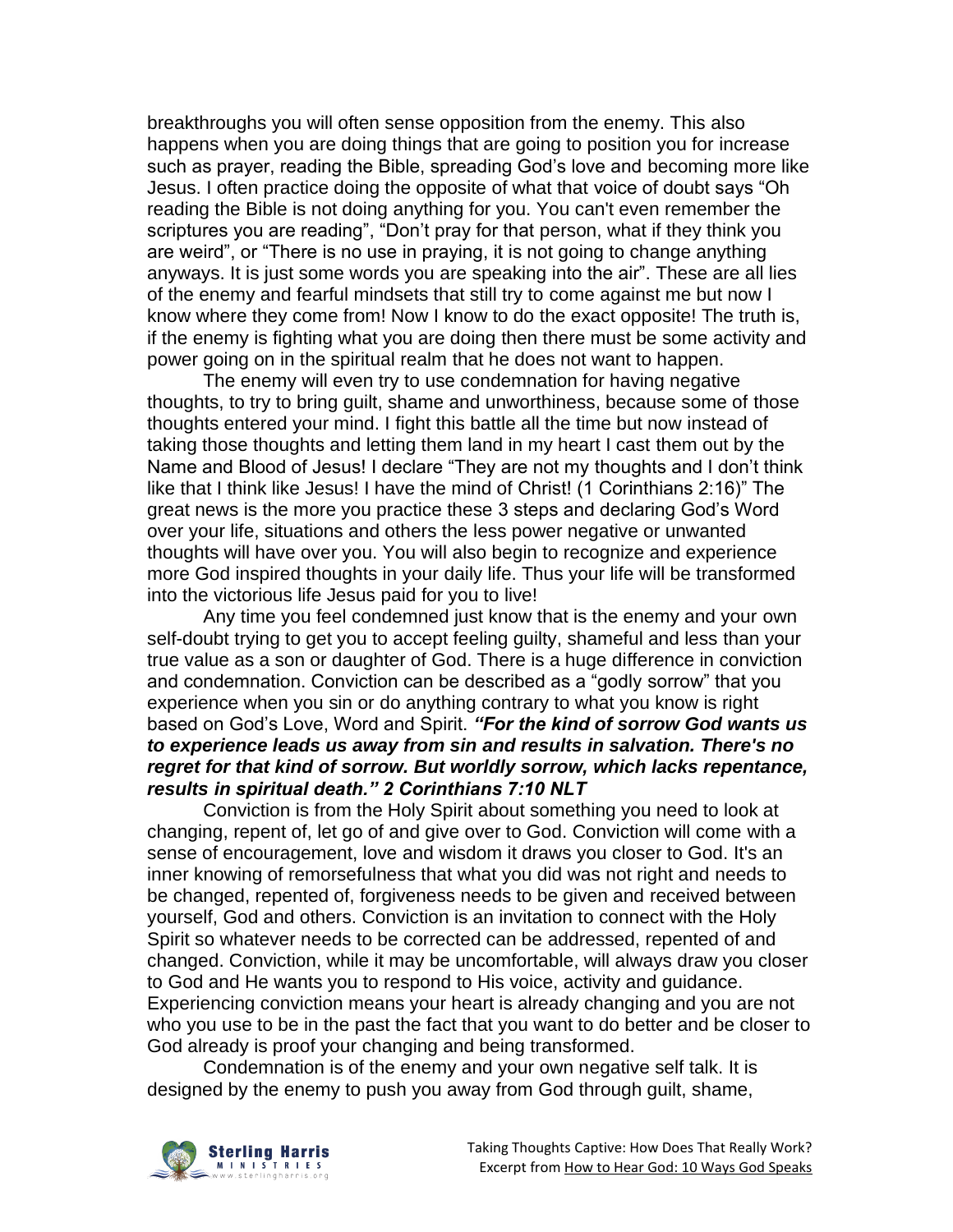unworthiness and fear. God does not operate in those areas, meaning He does not use fear based feelings like guilt, shame and unworthiness to communicate with you. The Bible says, *"There is therefore now no condemnation for those who are in Christ Jesus, who walk not according to the flesh, but according to the Spirit." Romans 8:1 NIV* If you find yourself feeling any of those ways or having those types of thoughts of thinking "God does not love me, I can't go to God after what I did or He is ashamed of me", that is not God's activity or voice, that is the voice of the enemy and negative mindsets that fear has caused in your life because of life experiences and lies you have believed about yourself, God and others.

In Philippians 4:6-7 AMP the Apostle Paul encourages us, *"Do not be anxious or worried about anything, but in everything [every circumstance and situation] by prayer and petition with thanksgiving, continue to make your [specific] requests known to God. And the peace of God [that peace which reassures the heart, that peace] which transcends all understanding, [that peace which] stands guard over your hearts and your minds in Christ Jesus [is yours]."* Paul is writing this encouragement to us from his prison cell. Although, he was physically locked up in prison mentally and spiritually he was experiencing freedom and peace in his heart, by putting his faith in Jesus into action, through putting a variation of these 3 steps into practice in his daily life. We all have had "prison experiences" of some type in our lives where we have felt trapped, stuck, locked up and imprisoned in some way. It could be a challenging living situation, school, financial difficulty, an unhealthy relationship, health issues or a challenging season of life that you feel stuck in. No matter what we are facing the grace, love, peace and freedom found in a daily relationship with God will empower us to overcome!

> *It's time for you to start living the victorious life Jesus Christ has already bought and paid in full for you to possess!*

It's time to start winning the battlefield of our mind! It's time to expose and be delivered from the things that keep hooking you negatively, hurts from your life experiences, hang ups that keep limiting your life, unhealthy habits and relationships, intrusive thoughts, negative cycles, unhealthy patterns, destructive behavioral cycles and limited mindsets and beliefs, so you can live God's best for your life now! It's time for you to start living the victorious life Jesus Christ has already bought and paid in full for you to possess! It's time to start hearing, experiencing and focusing on what the Lord is thinking and saying about you! The way you think and the thoughts you entertain and focus on will greatly impact hearing God's voice and sensing His activity in your daily life. If you will make the decision to put these 3 powerful steps into action in your daily life you will see your whole life transform, remember the choice is yours!